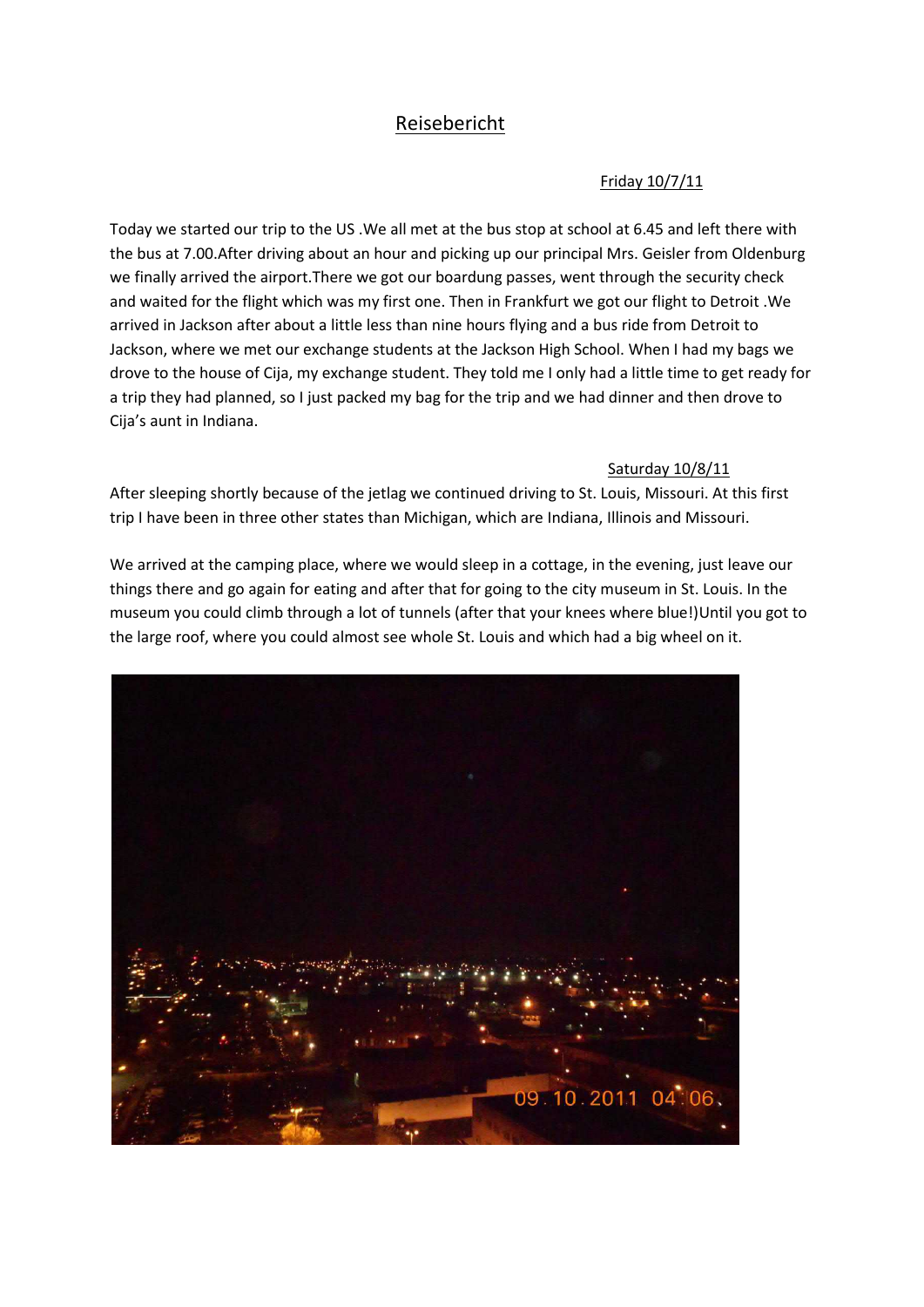#### Sunday 10/9/11

In the morning we drove to the Arch, which is 192m high (you are really able to go to the top of the building) and has a museum under it



.

After that we went to the zoo in St. Louis, but because of the really high temperatures we left early and then already started the first part of the trip back to Jackson.

### Monday 10/10/11

After we had slept in the house of Cija's aunt again we had breakfast at the place where the aunt's husband, Dimitri, who is actually from Greece, works.

Then we drove the last part of the trip and went to the welcome party at the cafeteria of the Jackson High School in the evening.

### Tuesday 10/11/11

This was my first day in the school, where we first had breakfast with the principal of the Jackson High School and then everyone went to the classes of his or her exchange student, which meant for me Chemistry and German.

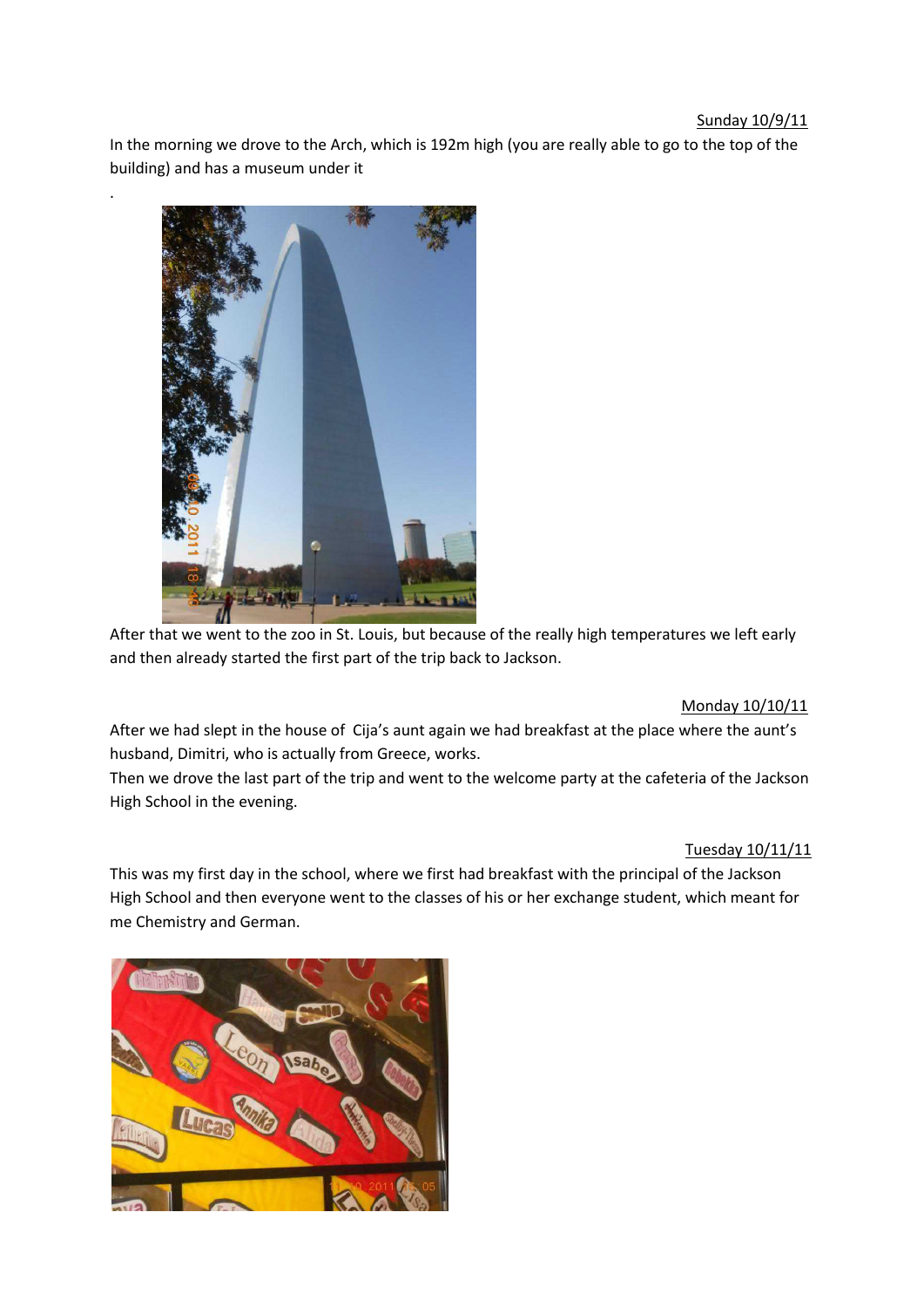In the afternoon Cija and I met Rebekka und Lea in a park to see a cross country run of Maddy, the exchange student of Rebekka.

In this evening we drove to a girl scout meeting.

Wednesday 10/12/11

This day we went on a trip to a Buffalo farm, where we could feed the Buffalos and drove to the Ganton car museum after that.

Later we met at a lake for canoeing.

Thursday 10/13/11

We went on another trip with the exchange group, this time we went to a church and after that to the YMCA, a sport's center.

When we came back from school Cija and I went to the mall for shopping.

After that the whole family went to the parents-teachers conferences to talk about the grades of Cija.

Friday 10/14/11

This day was the first day of the homecoming weekend and the pupils in school wore the school colors orange and black.

In the morning our group went to the Michigan International Speedway, where a man showed us the whole track. When we were back in school we went to the Homecoming Assembly in the gym. In the afternoon we were a part of the Homecoming Parade and had to throw candy. The parade went to the Homecoming game that we also saw.

After that the most of us went to the house of the Bellews where we made a bonfire.



Saturday 10/15/11

In the morning we went to the girl scout camp to decorate it for Halloween.

In the afternoon went to the hairdresser who made our hair for the Homecoming dance and went shopping in the mall again.

In the evening we went to the homecoming dance which was much fun.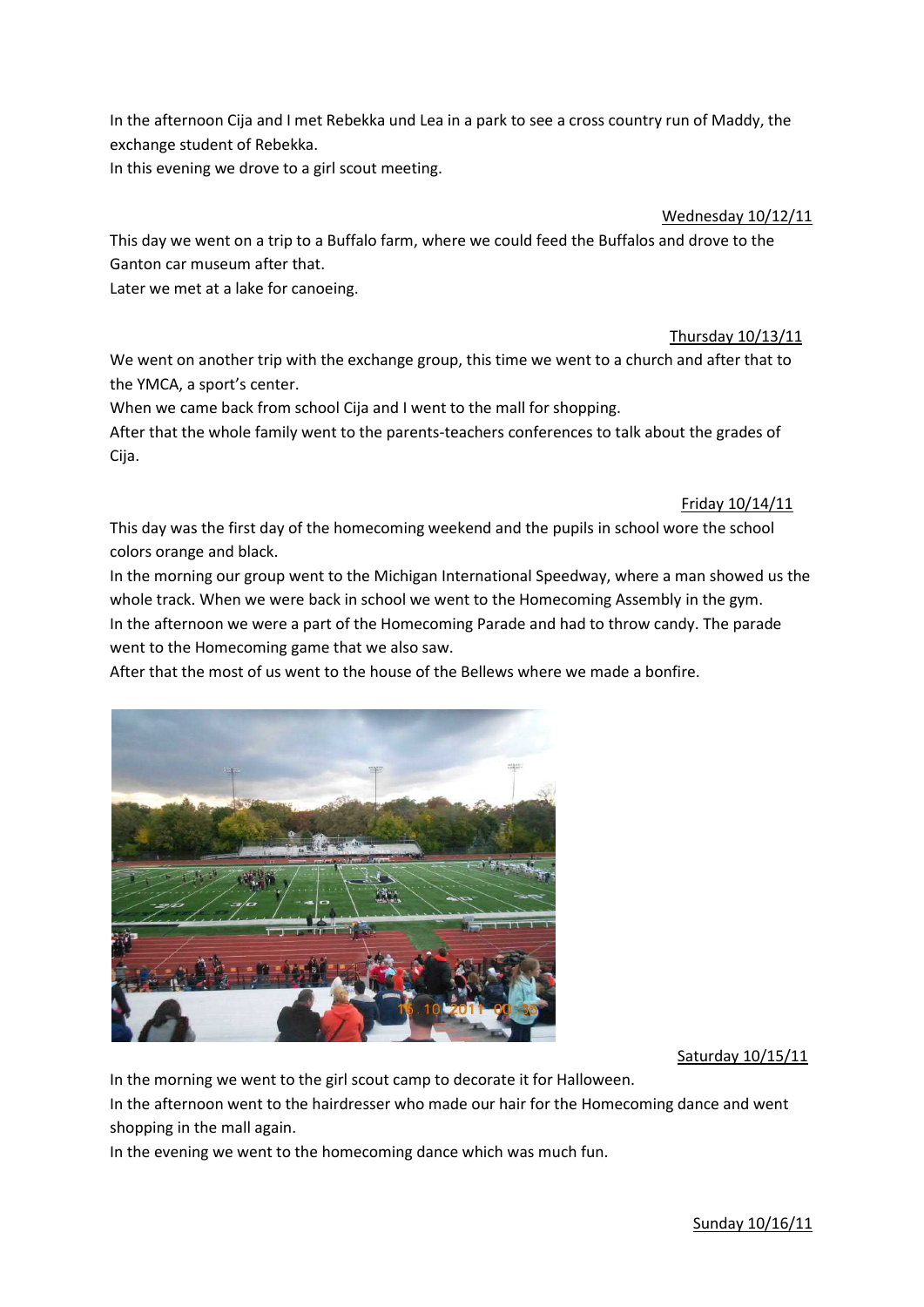In this morning we went to the church in Jackson. In the afternoon we watched movies.

### Monday 10/17/11

This day our group drove to Chicago. At first we went to the top of a really tall building and after that we went to a museum with different things in it. The third thing we did was that we went to the Navy Pier and the last thing we did was going shopping in a mall which was called water tower place.



### Tuesday 10/18/11

We drove to the Flavor Fruit Farm where we saw the apple trees, how they make the apple cider and the store. After that everyone got some apple juice and a donut. Then we went into a small corn maze.

In the evening there was an Oktoberfest in the cafeteria of the school.

#### Wednesday 10/19/11

We drove to Detroit to the art museum with different kinds of art and then we went to Greektown where we went shopping in small groups and drove in a train after that.

### Thursday 10/20/11

This day we drove to the capitol of Michigan, Lansing. First we went into a museum with history of America and then we went to the capitol building .The last thing we did in Lansing was to go shopping in an outdoor mall for 4 hours.

In the evening Cija's family and I started our trip to Washington D.C. We drove until we were in Columbus, Ohio, where we slept in a hotel.

### Friday 10/21/11

We drove another six hours through Ohio, West Virginia, Pennsylvania and Maryland until we arrived our hotel in Washington D.C.

In the evening we went to the Washington Memorial and the Lincoln Memorial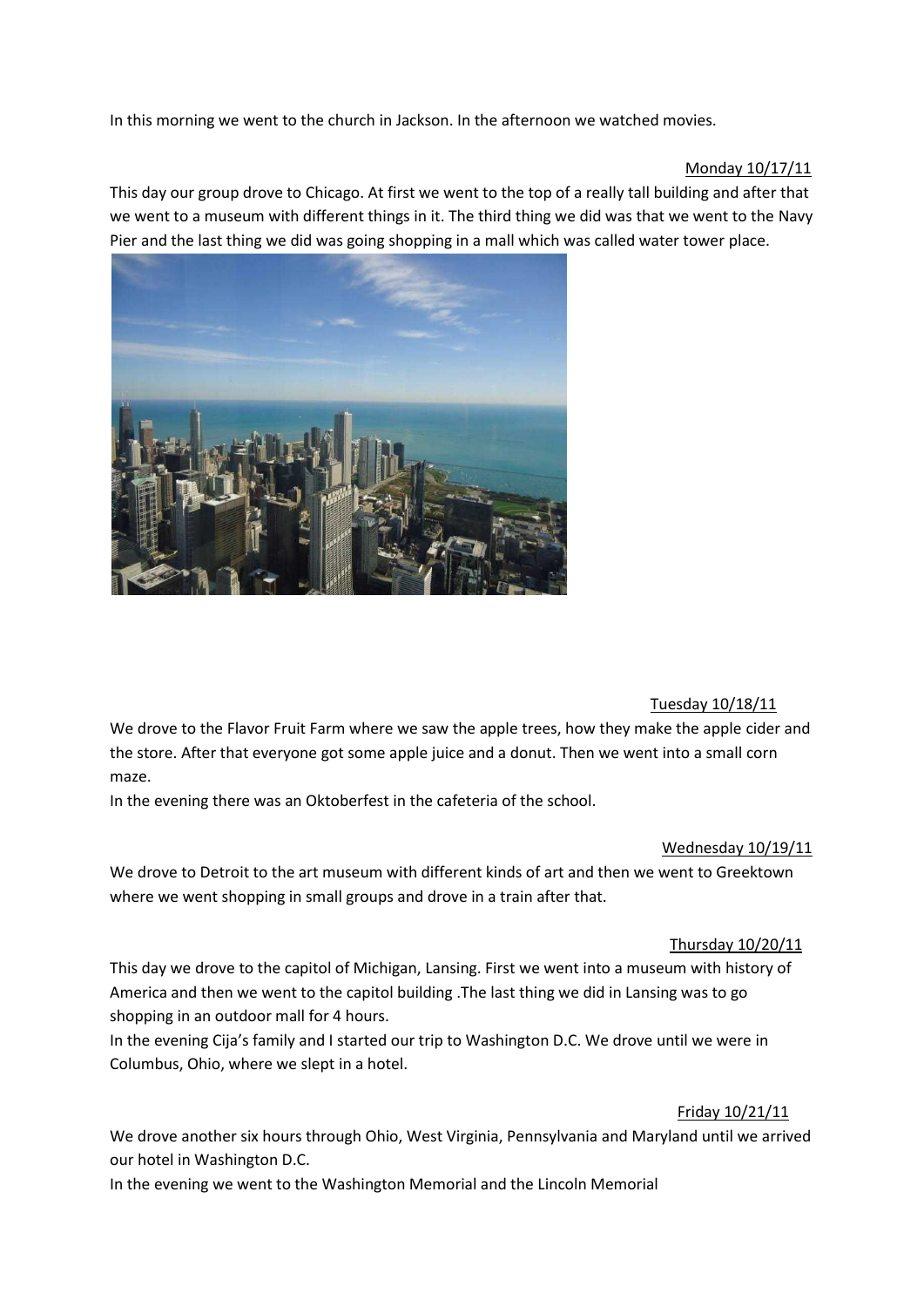This day we first went into different parts of the Smithsonia museum, the castle, the museum of space and air with many different planes and this kind of things and the museum of the Native Americans. After this we went to the capitol building and the Library of Congress. In this evening we went to the cinema where we watched the three musketeers.



## Sunday 10/23/11

In the morning we went to a church again. Then went to the capitol again and after that we went to a museum with really important documents of America and after that to a museum with different diamonds, earrings of Marie Antoinette for example.



Then we went to the zoo, but it had already closed, so we drove back to the hotel and started our trip back to Jackson and slept a hotel in West Virginia.

#### Monday 10/24/11

T his day we drove the last part of the trip back to Jackson, where I started to pack my things for the trip back to Germany.

#### Tuesday 10/25/11

This was our last whole day in Jackson. In the morning we went to school and painted pumpkins and watched movies there. After that we went to the mall to eat something.

In the evening there was the goodbye party at a pizza place and after that a choir concert of Raylene , the exchange student of Lisa.